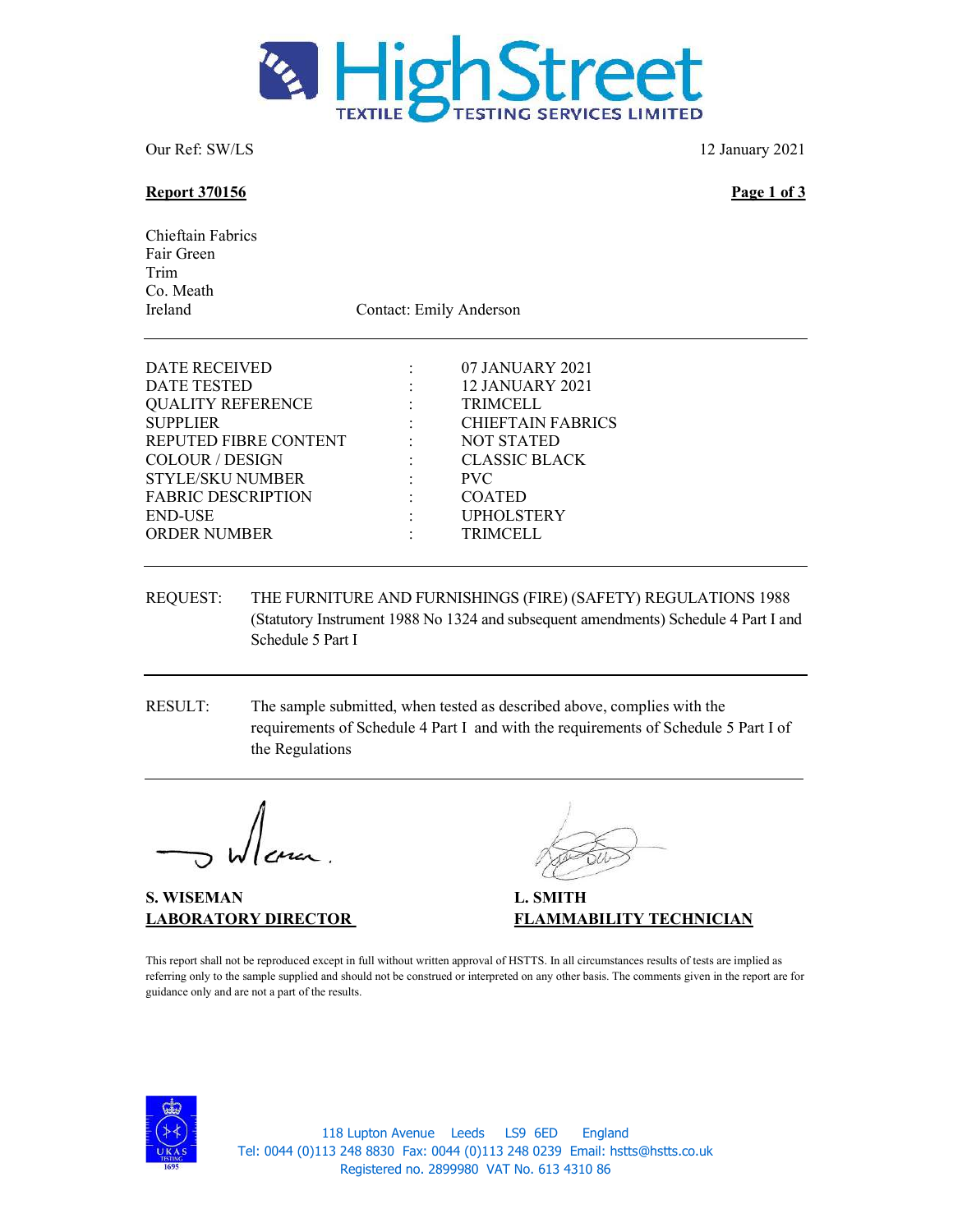

Report 370156 Page 2 of 3

Our Ref: SW/LS 12 January 2021

## THE FURNITURE AND FURNISHINGS (FIRE) (SAFETY) REGULATIONS 1988 (Statutory Instrument 1988 No 1324 and subsequent amendments) Schedule 4 Part I and Schedule 5 Part I

The Regulations specify two methods of test for examining the ignitability properties of fabrics for use in domestic furniture as defined within the Regulations, both based on "Ignitability by smokers materials of upholstered composites for seating" (BS 5852:Part 1:1979). These tests are (a) the 'cigarette' test as modified by Schedule 4 Part I of the Regulations and (b) the 'match' test as modified by Schedule 5 Part I of the Regulations.

# Procedure

Specimens of 'Trimcell' were tested in the 'as received' condition. The specimens were mounted over fillings of non-flame-retardant polyurethane foam with a density of approximately  $20-22$  kg/m<sup>3</sup>.

The cigarette test is an indicative test only as it is intended that the test is performed on the actual upholstery composite, details of which are not always known to the cover fabric supplier.

Tests were made in accordance with BS 5852 : Part 1 : 1979 after being conditioned for 72 h in indoor ambient conditions and then 24 h at the following conditions: Temperature (20  $\pm$  5) °C and relative humidity  $(50 \pm 20)\%$ 

## Requirements

| Ignition Source 0 | No flaming; No progressive smouldering one hour after the placement of the |
|-------------------|----------------------------------------------------------------------------|
| (cigarette test)  | cigarette.                                                                 |
| Ignition Source 1 | All flaming and progressive smouldering to cease within 120 sec of removal |
| ('match' test)    | of the ignition source.                                                    |